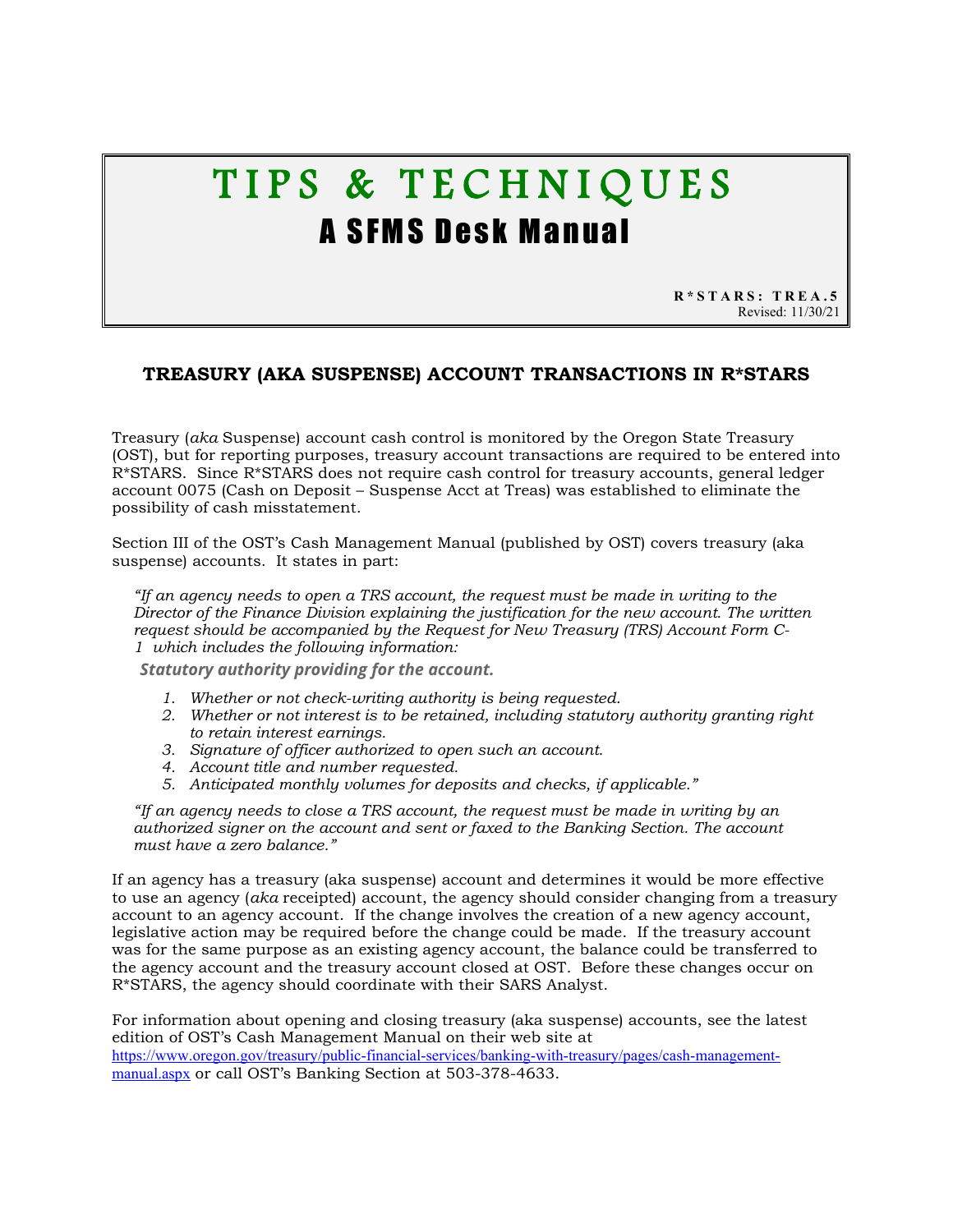Transaction codes 766 through 789 are used to record typical treasury (aka suspense) account transactions (outlined below). These transactions are recorded in  $R*STARS$  at a summary level and do not post to financial tables. During the fiscal year, monthly entries are encouraged, not required, but by June 30th, all ending balances must be entered for financial statement purposes. It is recommended that treasury account cash reconciliations be performed monthly.

The Treasury fund field on the D53 Title Profile under the Table I.D. of "TRES" can only store four digits. Because OST's treasury account numbers are at least five digits in length, the treasury (aka suspense) account is assigned a fictitious four-digit Treasury fund number in the "Key" field. The D53 Title field shows the agency number and the full OST treasury account number (i.e. –Table ID TRES, Key 001, Title #107/Susp Acct 10551 State Emp Ben Acct is agency 107's treasury account 10551). The Local Fund Indicator on the D23 is coded as "S" to designate that the fund is related to a treasury account and that warrants cannot be written.

Some of the unique characteristics that distinguish a treasury (aka suspense) account from an agency account include:

- Operating transfers and movement of cash out of a treasury account to other accounts cannot be initiated in R\*STARS. The State Treasury ACH Network (STAN) or a paper suspense transfer request form must be processed. Entries recording these Treasury transfers would then be entered into R\*STARS.
- Deposits made to treasury accounts are not subject to deposit reconciliation.
- Warrants cannot be written. Treasury accounts issue checks.
- The transaction codes do not allow an appropriation number since treasury accounts do not require budgetary authority.
- All treasury account transaction codes require the use of document type SU, Suspense Account Activity.

Since transactions in treasury (aka suspense) accounts are not subject to the same budgetary controls as agency (aka receipted) accounts, general ledger accounts specific to treasury account activity were established. These accounts do not post to the financial tables. This eliminates treasury account activity causing cash misstatement in the cash control table and it eliminates incorrect postings to appropriations. The following general ledger accounts apply to treasury accounts (note that the titles are as defined on the D31 Comptroller General Ledger Account Profile):

0075 Cash on Deposit - Suspense Acct at Treas 0504 Accounts Receivable - Suspense Accounts 3102 Revenue Control - Suspense 3502 Expenditure Control - Suspense 3152 Operating Transfers In Control - Suspense 3552 Operating Transfers Out Control – Suspense

These accounts are used for balanced transfers that deal with treasury (aka suspense) accounts from an agency (aka receipted) account:

2904 Non-SFMS Clearing Offset 2954 Non-SFMS Clearing Account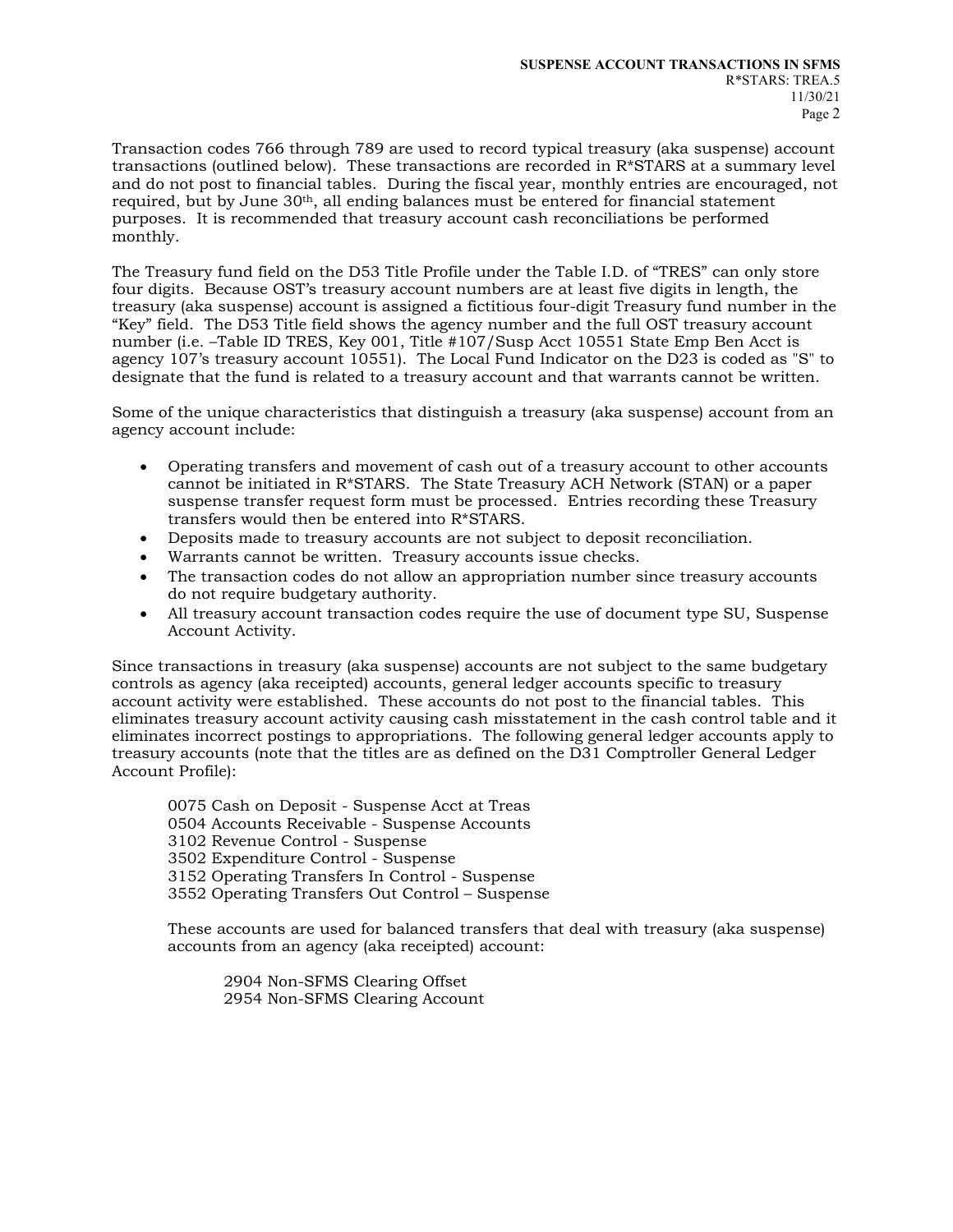## **Sample Transaction Entries**

Shown below are some samples of treasury (aka suspense) account transactions. Please note the transaction code descriptions are as defined on the 28A Transaction Code Decision Profile and the general ledger account titles are as defined on the D31 Comptroller General Ledger Account Profile.

## **To record revenues:**

Transaction code 766 Record Suspense Account Revenue

DR Acct 0075 Cash on Deposit - Suspense Acct at Treas CR Acct 3102 Revenue Control - Suspense

Records summary amount of revenues that have not been accrued. A revenue object is required. Transaction code 766R would be used to record checks written for revenue refunds.

#### **To record expenditures**:

Transaction code 767 Record Suspense Account Expenditures

DR Acct 3502 Expenditure Control - Suspense CR Acct 0075 Cash on Deposit - Suspense Acct at Treas

Records summary amount of unaccrued expenditures related to checks already written. An expenditure object is required. Transaction code 767R would be used to record a deposit received for a reduction of expense or to increase cash for a cancelled check.

**To record receivables**: (*Specialty receivable accounts and document-supported receivable accounts are reserved for use with agency (aka receipted) accounts.)*

Transaction code 769 Estab Unbilled A/R - Suspense Account

DR Acct 0504 Accounts Receivable – Suspense Accounts CR Acct 3102 Revenue Control - Suspense

Transaction code 770 Liquidate Unbilled A/R - Suspense Acct

DR Acct 0075 Cash on Deposit - Suspense Acct at Treas CR Acct 0504 Accounts Receivable – Suspense Accounts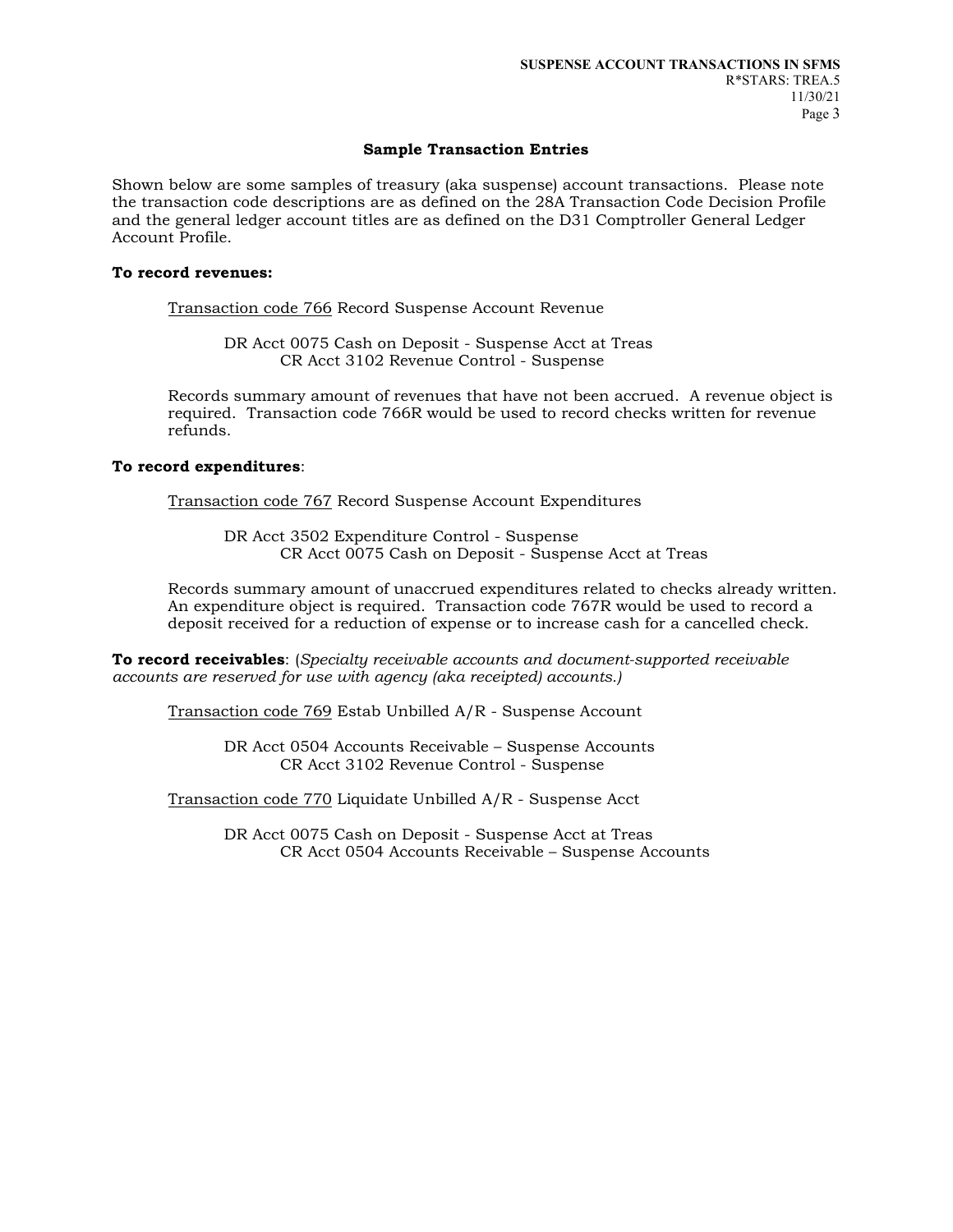#### **To record accounts payable:**

Transaction code 771 Record Accts Payable in Suspense Account

DR Acct 3502 Expenditure Control - Suspense CR Acct 1215 Accounts Payable

Transaction code 772 Liquidate Accts Payable in Suspense Acct

DR Acct 1215 Accounts Payable CR Acct 0075 Cash on Deposit - Suspense Acct at Treas

#### **To record deposit liabilities (without Document Financial table (DF) support):**

Transaction code 773 Receipt of Deposit Liability - Susp Acct

DR Acct 0075 Cash on Deposit - Suspense Acct at Treas CR Acct 1551 Deposit Liability – Without DF Support

Transaction code 774 Apply Dep Liab to Revenue in Susp Acct

DR Acct 1551 Deposit Liability – Without DF Support CR Acct 3102 Revenue Control – Suspense

#### **To record Operating Transfers In / Transfers Out:**

Transaction code 775 Record Suspense Account Transfer Out

DR Acct 3552 Operating Transfers Out Control - Suspense CR Acct 0075 Cash on Deposit - Suspense Acct at Treas

Transaction code 776 Record Suspense Account Transfer In

DR Acct 0075 Cash on Deposit - Suspense Acct at Treas CR Acct 3152 Operating Transfers In Control - Suspense

#### **To record cash and liabilities related to a Revolving Fund in a treasury (aka suspense) account or having an agent relationship in a treasury account:**

Transaction code 768 Record Cash in Susp Acct - GL Transaction

DR Acct 0075 Cash on Deposit - Suspense Acct at Treas CR Acct \*\*OPEN\*\* General Ledger Accounts (see 28B)

Record cash in a treasury (aka suspense) account and set up a liability for amounts that the agency may be holding as a custodian. Transaction code 768R would be used to record a check written out of agency fund receipts.

For Revolving Fund activity in a treasury (aka suspense) account, use transaction code 768 to establish a Revolving Fund account beginning balance or to reimburse a Revolving Fund account. Use transaction code 768R to adjust Revolving Fund account balances for checks written. Do not use transaction code 768 when the revolving fund is set up in an agency (aka receipted) account.

## **To liquidate Accounts Receivable for the payroll fund** (To be used by DAS only):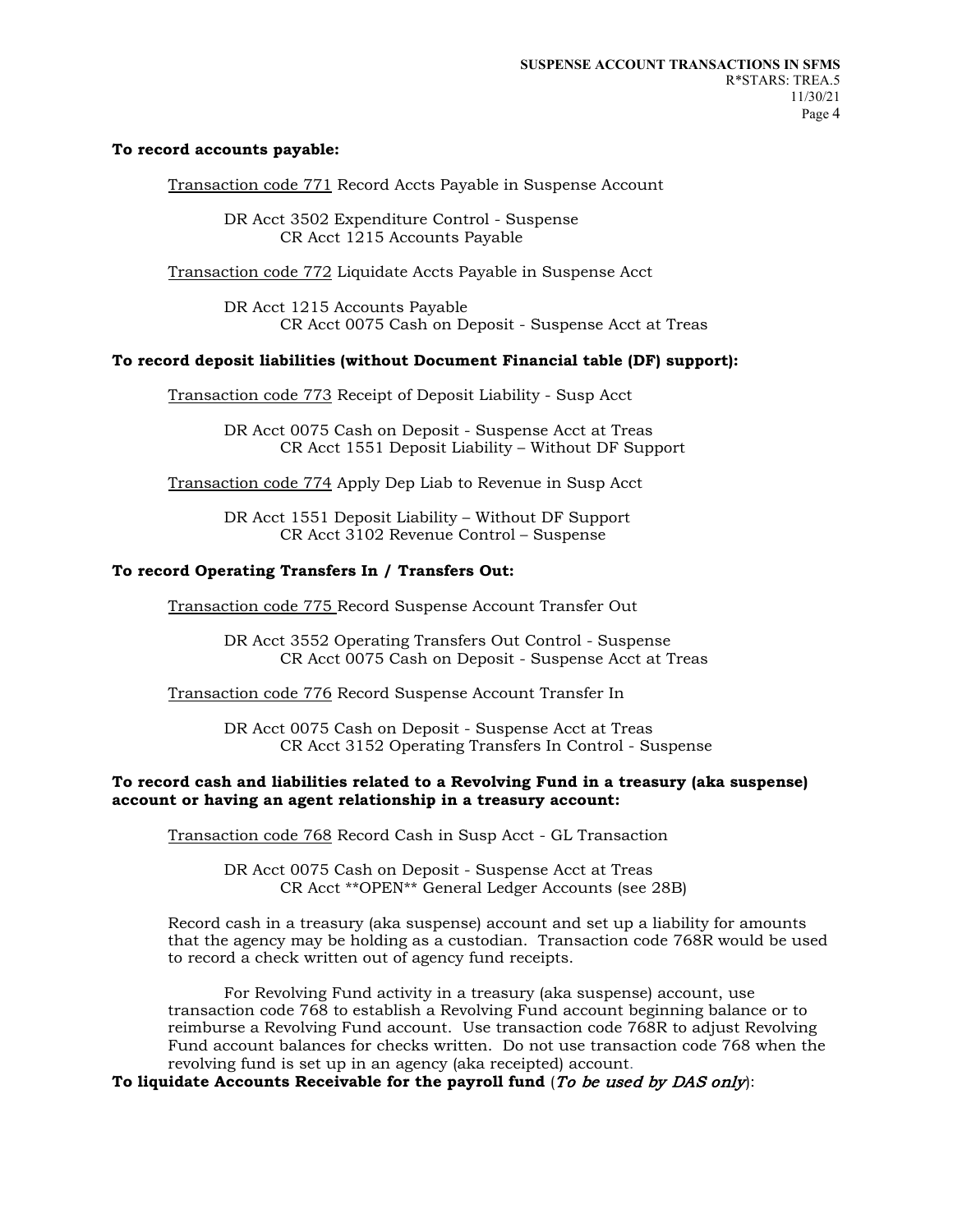Transaction code 777 Rec Pmt by Non SFMS Agy for Payrol Recv

DR Acct 0075 Cash on Deposit - Suspense Acct at Treas CR Acct 0507 Payroll Accounts Receivable

**Agency (aka receipted) account to Treasury (aka Suspense) account Transactions.** The below balanced transaction codes will interface with OST, who will then move cash from the agency accounts to the treasury accounts. *(Clearing accounts are posted since transactions for treasury accounts are recorded at a summary level).* Use transaction codes 766-789 to record the treasury account activity.

**To reimburse a Revolving Fund in a treasury (aka suspense) account from an agency (aka receipted) account,** the following balanced transaction codes are used:

#### For **expenditures:**

Transaction code 404 Reimburs Suspense Acct from Recpted Acct

DR Acct 3500 Expenditure Control - Cash CR Acct 0070 Cash on Deposit with Treasurer

Transaction code 405 Record Susp Acct Reimb from Recptd Acct

DR Acct 2954 Non-SFMS Clearing Account CR Acct 2904 Non-SFMS Clearing Offset

#### For **deposit liabilities**:

Transaction code 413 Reimb Suspense Acct from Dep Liab - Recptd

DR Acct 1550 Deposit Liability - Document Supported CR Acct 0070 Cash on Deposit with Treasurer

Transaction code 414 Record Susp Acct Reimb from Recptd Acct

DR Acct 2954 Non-SFMS Clearing Account CR Acct 2904 Non-SFMS Clearing Offset

#### For **revenue refunds**:

Transaction code 417 Record Revenue Refund – Receipted account

DR Acct 3100 Revenue Control - Cash CR Acct 0070 Cash on Deposit with Treasurer

Transaction code 418 Reimburse Susp Acct from Recptd Acct

DR Acct 2954 Non-SFMS Clearing Account CR Acct 2904 Non-SFMS Clearing Offset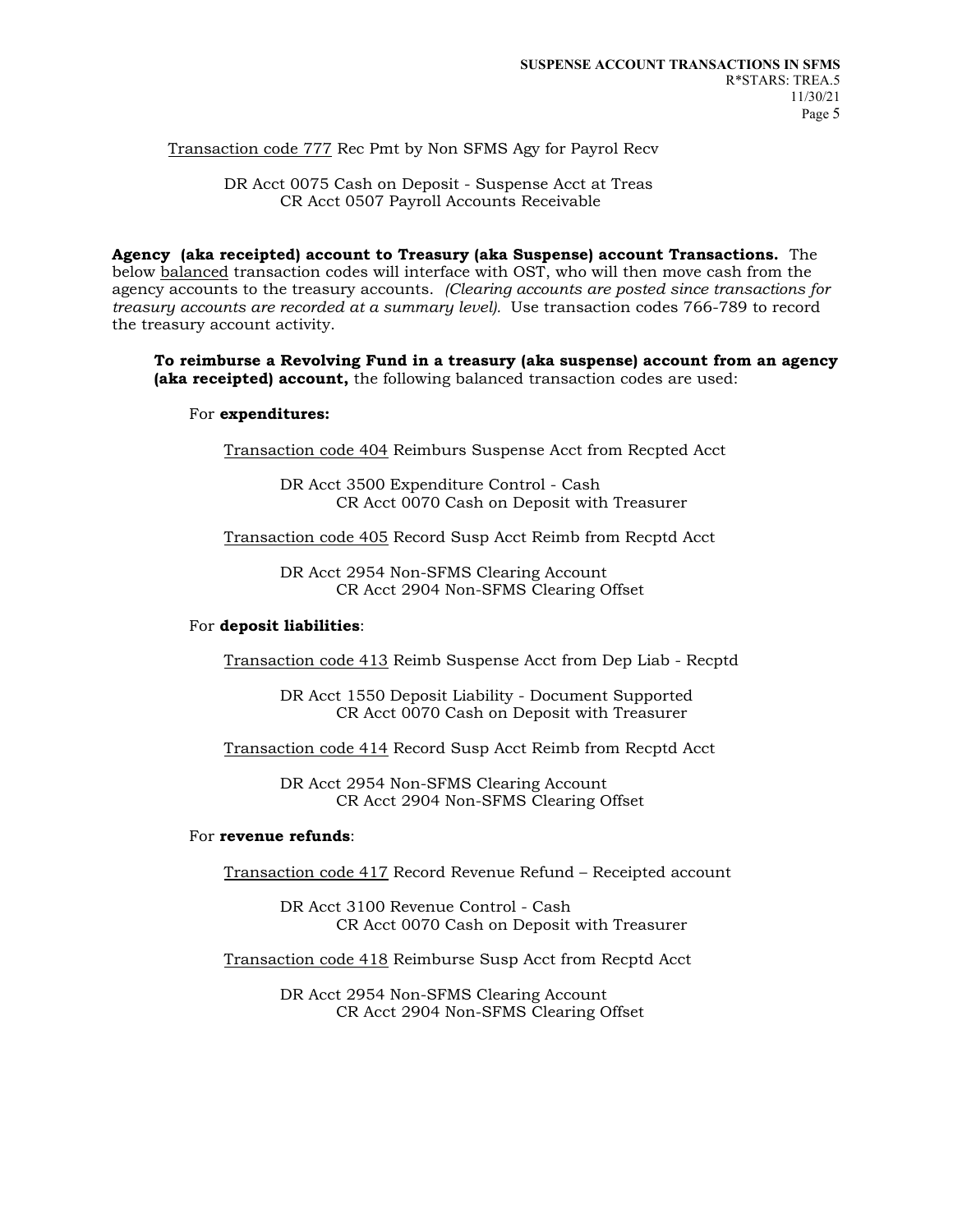#### **To record an Operating Transfer Out of an agency (aka receipted) account to a treasury (aka suspense) account,** the following balanced transaction codes are used:

Transaction code 419 Record Transfer Out to Suspense Account

DR Acct 3550 Operating Transfers Out Control CR Acct 0070 Cash on Deposit with Treasurer

Transaction code 420 Record Susp Acct Receipt from Rcptd Acct

DR Acct 2954 Non-SFMS Clearing Account CR Account 2904 Non-SFMS Clearing Offset

*These are just some examples of treasury (aka suspense) account transactions. On the next page is a list of active treasury account transaction codes that involve treasury account activity (including tcodes that post to the Non-SFMS Clearing Accounts).*